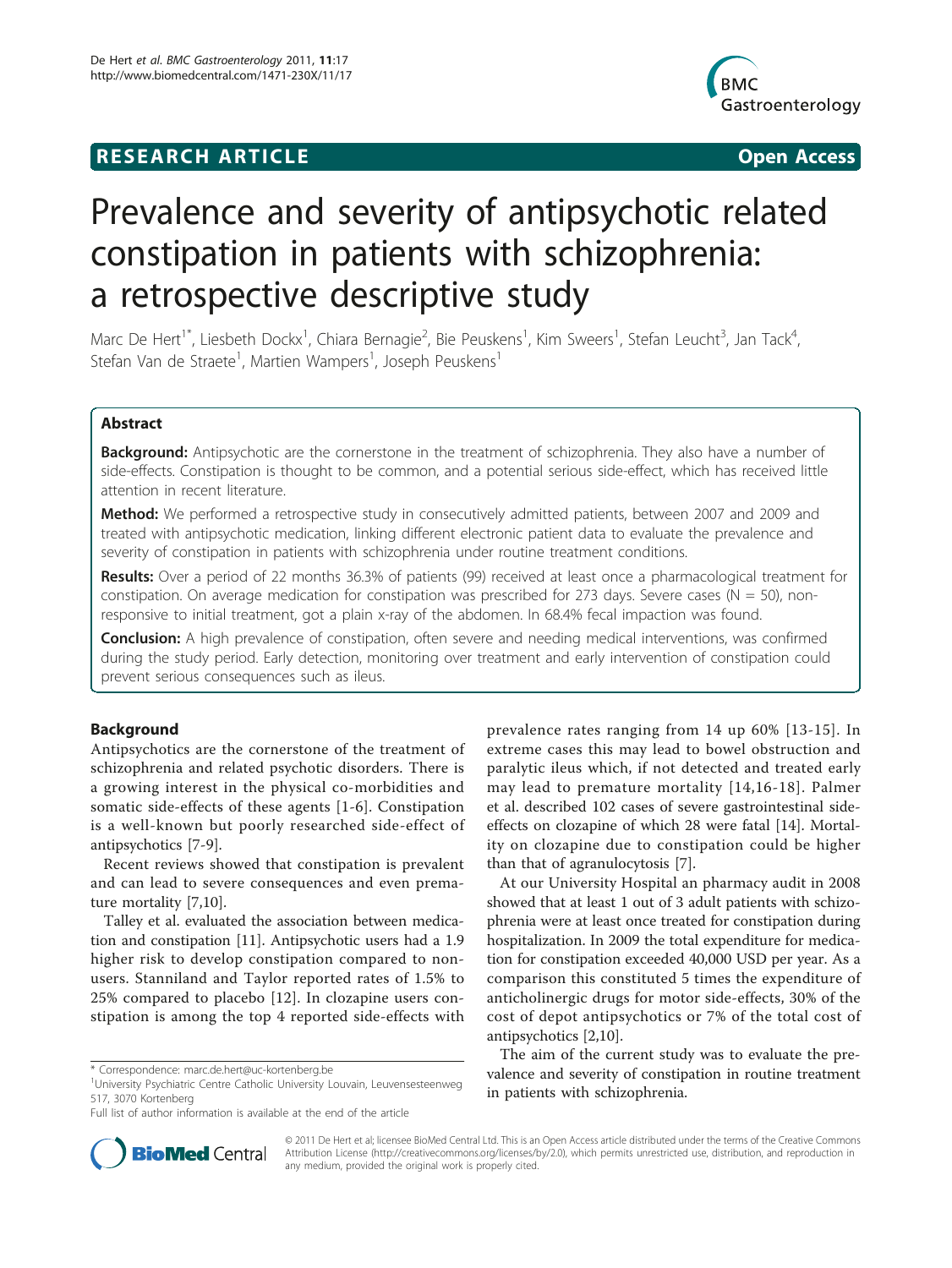# Methods

We performed a retrospective electronic record linking study (medical records, pharmacy data, somatic data and radiological data) on all admitted patients, both inpatients and patients in day-hospitalization, between June 2007 and March 2009, with a clinical DSM-IV diagnosis of schizophrenia treated with antipsychotic medication in a University Psychiatric Hospital, with a regional Catchment area of 300,000 inhabitants. Patients were only included if they were not treated with laxatives at first inclusion.

There were no other in- or exclusion criteria. The association between specific antipsychotics was not assessed because of the retrospective nature of the study and potential polypharmacy which could confound the results.

Constipation was defined as have at least one new prescription of a laxative.

Descriptive statistics were performed with statistical analysis software (SAS, Statistical Analysis System, Carey NC).

Patients had given informed consent for anonymous data analysis and the study was approved by both the local scientific and ethical committee.

# Results

Over the 22 months observation period there were 371 admissions of 273 individual patients with schizophrenia. The mean age of the sample was  $40.1$  years  $(\pm 13.5,$ range 17 to 82) and 65.6% were male. The mean duration of admission (including day hospitalization) was 472 days (±1,073, median 99.3, range 0.02 to 6,291).

During the admissions there were 1,751 different prescriptions of antipsychotics. The largest groups were second generation antipsychotics (Table 1.). Over the

Table 1 Prescription of antipsychotics (N prescriptions and %)

| Antipsychotic                               | Product                                  | Frequency | $\%$ |  |
|---------------------------------------------|------------------------------------------|-----------|------|--|
| 2 <sub>nd</sub><br>generation<br>(Atypical) | Aripiprazole (Abilify®)                  | 202       | 11.5 |  |
|                                             | Clozapine (Leponex®)                     | 165       | 9.4  |  |
|                                             | Risperidone (Risperdal <sup>®</sup> )    | 223       | 12.7 |  |
|                                             | Sertindole (Serdolect®)                  | 43        | 2.5  |  |
|                                             | Quetiapine (Seroquel®)                   | 126       | 7.2  |  |
|                                             | Amisulpride (Solian®)                    | 89        | 5.1  |  |
|                                             | Olanzapine (Zyprexa®)                    | 204       | 11.7 |  |
| 1st generation<br>(Typical)                 | Low-potency                              | 301       | 17.2 |  |
|                                             | High-potency                             | 209       | 11.9 |  |
| Long-acting (Depot)                         | Risperidone (Risperdal<br>$Consta^{(8)}$ | 115       | 6.6  |  |
|                                             | Typical depot                            | 73        | 4.2  |  |
| Total                                       |                                          | 1,751     | 100  |  |

study period there were no major trends of change of the relative distribution of individual drugs. There were 123 prescriptions of anticholinergic agents (89.4% biperidene).

Ninety nine patients (36.3%) had at least 1 new pharmacological intervention for constipation. In total 11 different interventions were recorded (Table [2.](#page-2-0)). The most frequently used drugs were the macrogols 4,000 (30.6%) and 3,350 (22.5%) followed by the stimulant laxative sodiumpicosulphate (25.4%). These 3 constituted 75% of all drugs used to combat constipation.

Over the study period 271 different treatments periods were recorded in 99 patients. Of these 16% were treatments with enemas, for constipation episodes non-responsive to oral treatments. 68% of the constipation treatments lasted longer than 1 week. Only enemas were prescribed for shorter periods (mostly a single intervention). For lactulose and macrogol 4,000 90% of prescriptions lasted longer than a week. The mean duration of prescriptions, excluding enemas, was 273 days (±603, median 49, range 1 to 4,854) and was different for specific drugs (lowest for macrogol 4,000 195 days (±233, median 124, range 1 to 1,124), followed by sodiumpicosulphate 307 days (±716, median 73, range 1 to 3,766) and longest for macrogol 3,350 522 days (±922, median 38, range 1 to 3,766)).

There were 114 referrals (N patients 54) to the somatic department for additional treatment and followup of constipation. In 89.5% of cases this resulted in prescription of oral medication, 7.9% enemas and 8.8% other interventions such as advice on diet, hydratation and physical activity (multiple interventions possible).

Of the referred patients  $92.6\%$  (N = 50) were examined with a plain x-ray of the abdomen. A total of 99 of x-ray examinations of the abdomen were registered. Only in 5.1% ( $N = 5$ ) were negative. In 26.5% ( $N = 26$ ) fecal accumulation was observed, while fecal impaction was present in  $68.4\%$  (N = 68).

# **Discussion**

This is the first study systematically evaluating the prevalence and severity of constipation in patients with constipation under routine treatment conditions. Constipation was highly prevalent and often required pharmacological intervention (36.3% of patients).

Hiele reported a prevalence of constipation between 2 and 28% in the Belgian general population [[19\]](#page-3-0). In a review on the prevalence of constipation in Europe showed an average prevalence of 17.1% [[20\]](#page-3-0). Other population studies estimate signs and symptoms of chronic constipation in 10 to 20% of individuals of a general practice sample [[11](#page-3-0)]. In all these studies the higher prevalence rates were found in older people.

In our study with a younger population of patients with schizophrenia constipation rates were higher than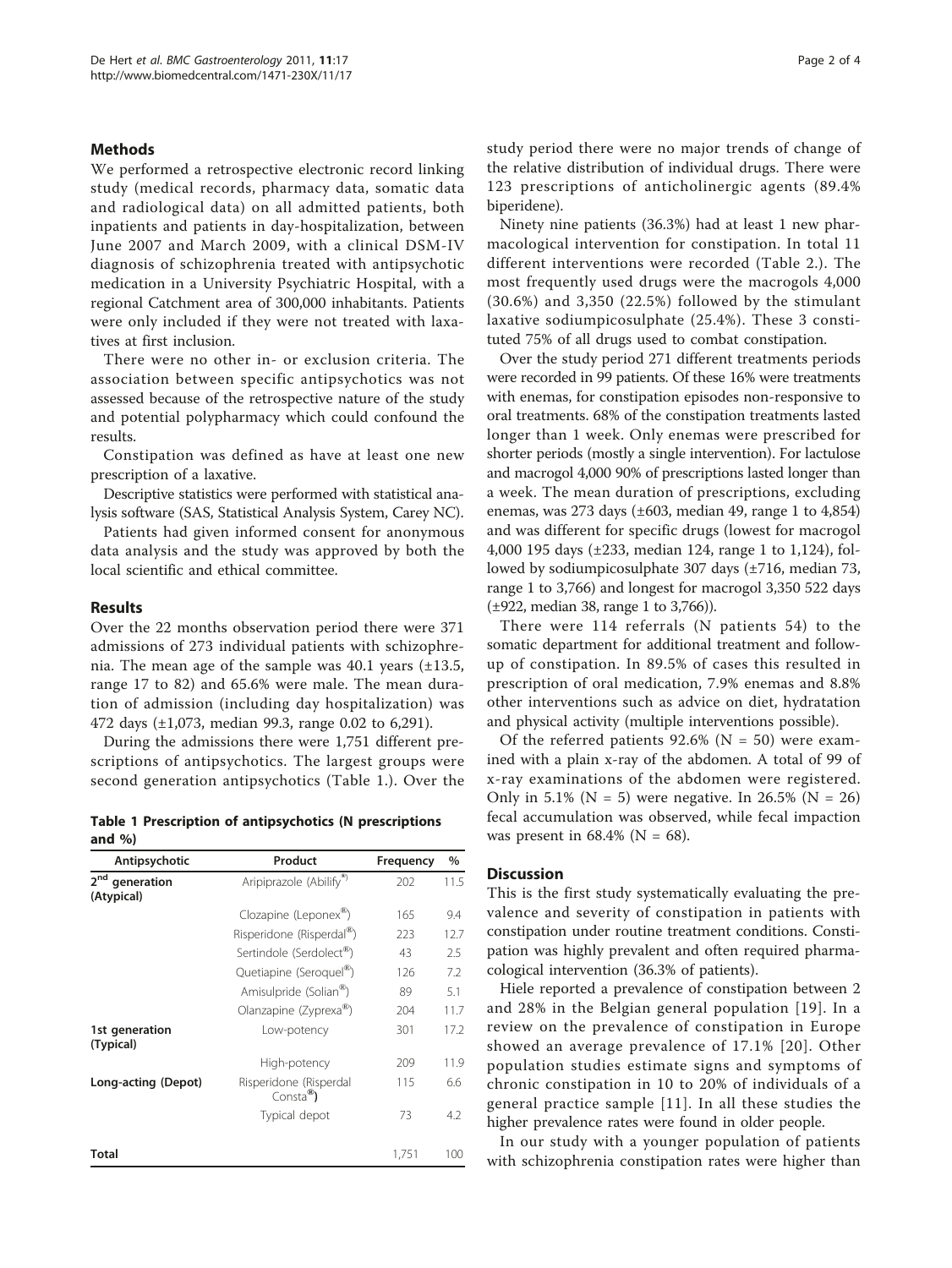| 2007           |              | 2008           |          | 2009     |      | <b>Total period</b> |      |
|----------------|--------------|----------------|----------|----------|------|---------------------|------|
| Freg           | %            | Freq           | $\%$     | Freq     | $\%$ | Freq                | $\%$ |
| $\overline{0}$ | $\circ$      |                | 0.8      | 0        | 0    |                     | 0.4  |
|                | 1.4          |                | 0.8      | 0        | 0    | 2                   | 0.7  |
| 2              | 2.7          | 8              | 6        | 2        | 3.1  | 12                  | 4.4  |
| 19             | 26           | 2              | 1.5      | 0        | 0    | 21                  | 7.8  |
| 8              | 11           | 36             | 27       | 17       | 26.2 | 61                  | 22.5 |
| 19             | 26           | 40             | 30       | 24       | 36.3 | 83                  | 30.6 |
| 17             | 23.1         | 34             | 25.6     | 18       | 27.7 | 69                  | 25.4 |
| $\Omega$       | $\circ$      | $\circ$        | $\Omega$ |          | 1.5  |                     | 0.4  |
| 5              | 6.9          | 7              | 5.3      | 2        | 3.1  | 14                  | 5.2  |
| $\Omega$       | $\mathbf{0}$ | $\overline{2}$ | 1.5      | $\Omega$ | 0    | $\overline{2}$      | 0.7  |
| 2              | 2.7          | $\overline{2}$ | 1.5      |          | 1.5  | 5                   | 1.9  |
| 73             | 100          | 133            | 100      | 65       | 100  | 271                 | 100  |
|                |              |                |          |          |      |                     |      |

<span id="page-2-0"></span>Table 2 Pharmacological treatment of constipation (N prescriptions and %)

in general population samples [[11,19,20](#page-3-0)]. The true prevalence in patient samples may be even higher since we identified constipation only in patients who were either referred to the somatic department or who received treatment for constipation.

Our study confirms the scarce literature on antipsychotic associated constipation in patients with schizophrenia. Additional risk factors in this patient group might be diet and lack of exercise related [\[18,21](#page-3-0)]. Anticholinergic medication can also induce gastrointestinal symptoms, including constipation [\[7](#page-3-0)]. Schizophrenia as such and its treatment with antipsychotics could be accompanied with a higher discomfort or pain threshold, which could be a reason why these patients report somatic complaints later or less frequently [[22,23\]](#page-3-0). This could lead to late or under-diagnosis of constipation. Next to a higher pain threshold negative symptoms could also be associated with more indifference and problems with adequately expressions of pain sensations [\[22,23](#page-3-0)].

Constipation was not only frequent but also severe. This was confirmed by the long duration of constipation treatment, of more than 250 days on average. The use of enemas was not rare (16% of constipation treatments). Constipation can lead to fecal impaction, resulting in bowel obstruction and perforation [[7](#page-3-0)]. Multiple cases with a fatal outcome have been reported as a result of perforation, asphyxiation of fecal vomitus and fecal impaction resulting in necrosis [[18](#page-3-0)]. The severity of constipation associated with antipsychotic drug use was also confirmed in this study with the high rate of fecal impaction, a risk factor for more severe and potentially lethal complications [\[7](#page-3-0)]. A recent register-based study focusing on cases of ileus in patients with schizophrenia showed that both anticholinergic drugs and antipsychotics with anticholinergic properties were associated with fatal cases [[24](#page-3-0)].

Given the potential severe consequences of constipation early detection, monitoring over the course of treatment and early treatment are important. Sideeffects are an important reason for non-compliance and constipation is also associated with poorer health related quality of life [[25](#page-3-0)]. Next to treatment with laxatives a reduction of antipsychotic dose has been proposed in the literature [[26](#page-3-0)].

Limitations of this study are the retrospective design relying on electronically recorded data and not direct patient assessments. The study is mono-centric which can impact on generalizability. We did not evaluate the association between specific antipsychotic medication and the prevalence nor incidence of constipation. No data was available on constipation treatments prior to the studied period. A last limitation is that no data was collected on outpatients.

Future research should focus on predictors and the effectiveness of preventive measures and the different treatment options, as well as the underlying pharmacological mechanisms (e.g. predictors, differences between antipsychotic agents, timing of onset of constipation).

# Conclusions

Constipation associated with antipsychotic treatment is frequent in patients with schizophrenia. It can be severe when early detection fails. It leads to long-term prescription of pharmacological interventions. Clinical staff should be aware of this association and actively screen, monitor and provide early treatment. Preventive action with advice on diet, hydratation and adjustment of physical activity levels should be promoted.

# Funding

The study was made possible with an unrestricted educational grant from Astra Zeneca.